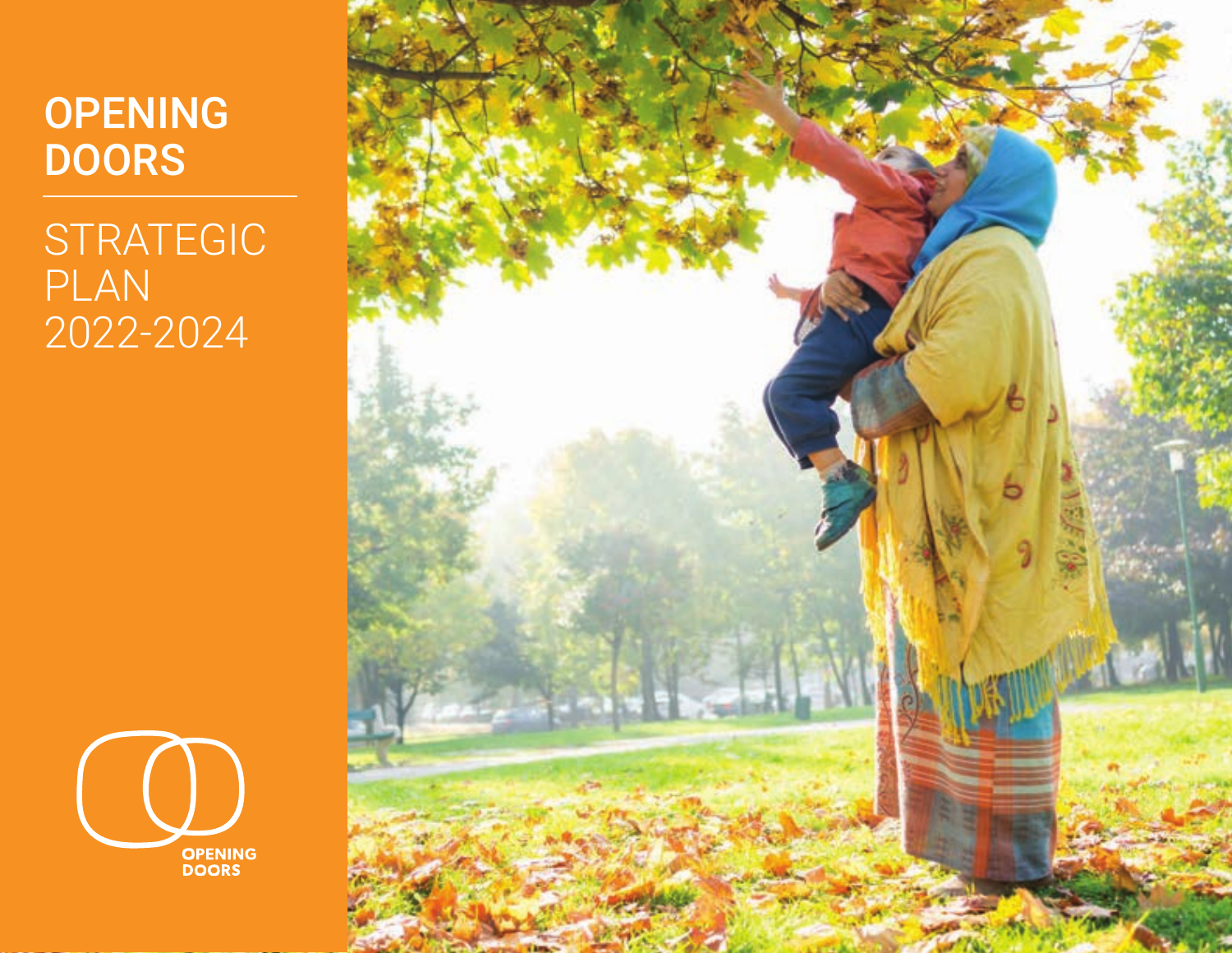# EXECUTIVE **SUMMARY**

#### Opening Doors has welcomed newcomers to Northern California since 1993. Ĭ

Today, we serve approximately 2,000 refugees, immigrants, and survivors of human trafficking each year. We provide a range of services including immigration legal services, refugee resettlement and case management, support to survivors of human trafficking, programs to foster economic prosperity, and culturally-appropriate mental health services.

#### In 2019, Opening Doors designed and implemented its first-ever strategic plan.

This plan enabled Opening Doors to navigate intensely changing times – including a transition in presidential administrations, the onset of the COVID-19 pandemic, and the national uprising that took place in response to the murder of George Floyd. Even as we complete this plan, we adapt to new events. Beginning August 2021, we worked intensely to welcome the influx of refugees fleeing Afghanistan.

This plan maps our course for the next three years and is the result of a process that deeply engaged our board and staff. We define a revised mission statement and our first vision and values statements.

This plan expresses our deep commitment to engage the region in the work of welcome, while amplifying the rich contributions of refugees and immigrants. More than ever, we recognize and celebrate the critical role that our staff play, doing the right thing, even when the path is uncertain.

And we are energized to change how we operate – seeking to diversify our funding, increase operating revenue, utilize data systems to build efficiencies, and invest in higher impact programming.

#### Over the next three years, we will:

- 1. Strengthen support to newcomers on their path to stability, self-sufficiency, and belonging.
- 2. Recognize and invest in the growth and success of all staff.
- 3. Grow the welcoming community.
- 4. Build our operational capacity, including improved revenue.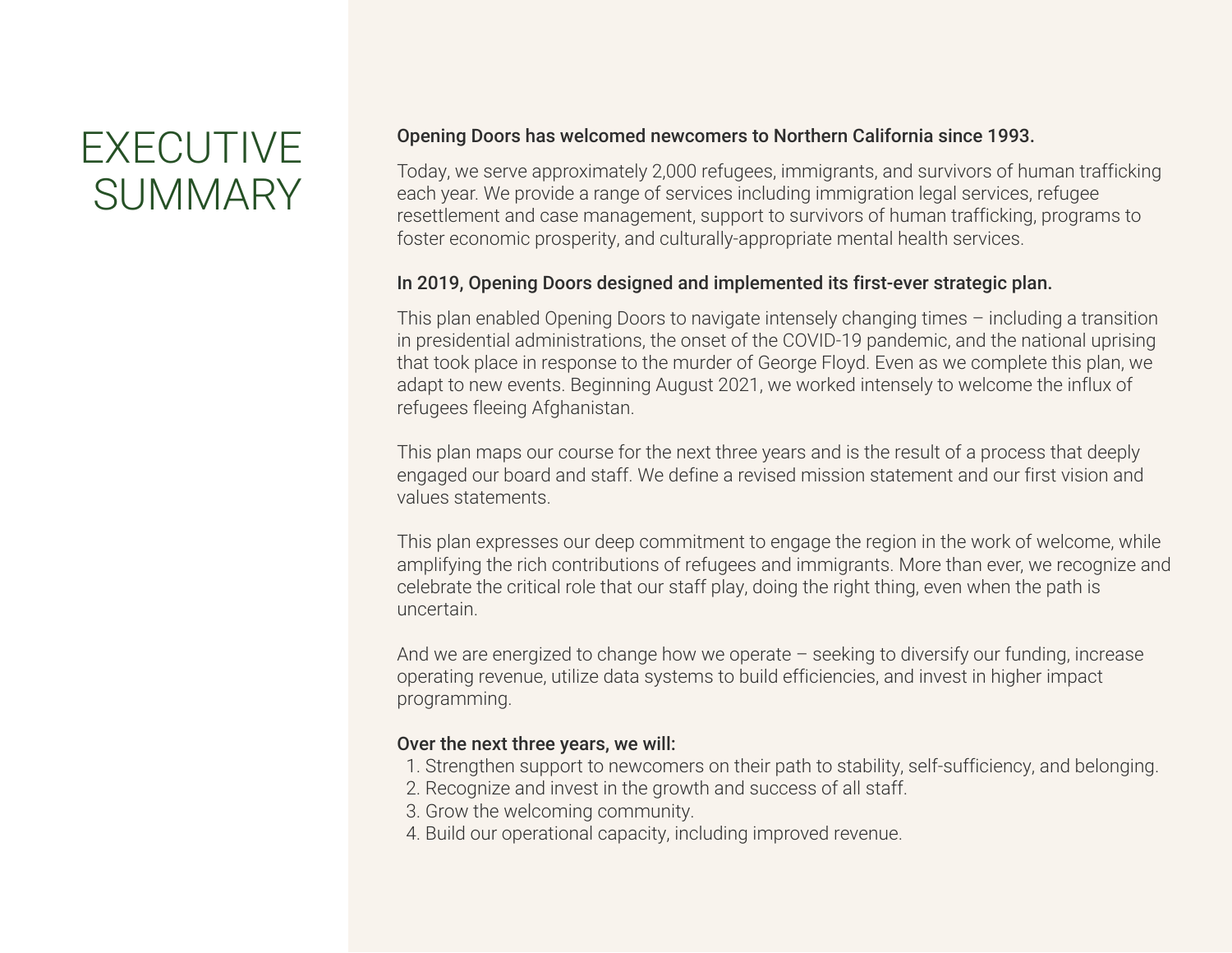### VISION MISSION & VALUES

# VISION

Migrants and refugees lead lives of joy and belonging, embraced by welcoming communities.

### MISSION

Opening Doors enriches communities by supporting immigrants, refugees, and survivors of trafficking on their path to stability, self-sufficiency, and belonging.



# VALUES

**Rising Together** We are in this together and depend on each other. ľ

#### **Honoring Dignity**

We recognize and honor everyone's strength and inherent dignity. j

#### **Embracing Courage**

We do the right thing, even when the path is uncertain. j

#### **Seeking Joy**

We take time to be together, celebrating our diverse cultures and recognizing our victories.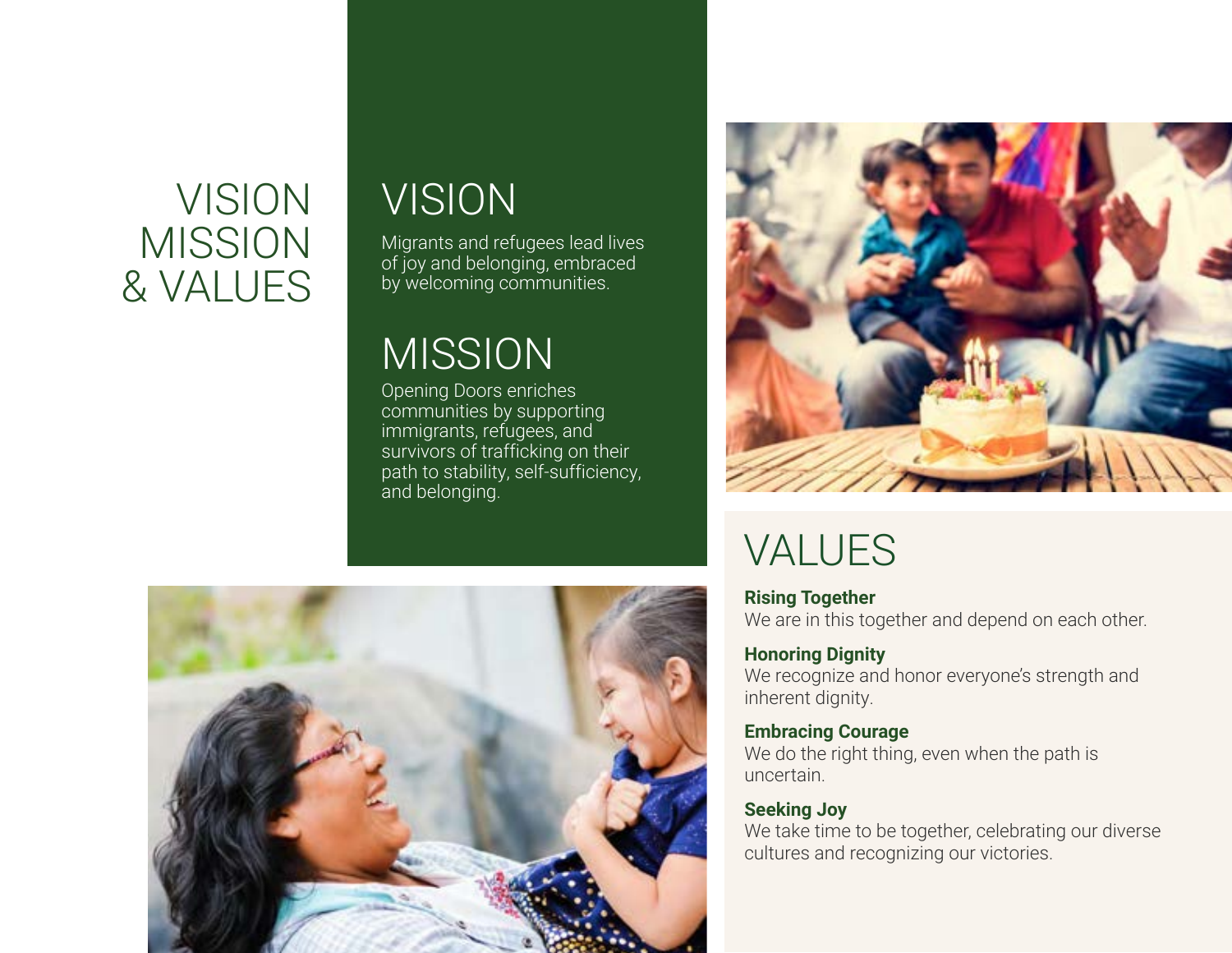# THEORY OF **CHANGE**

Opening Doors' work is guided by our Theory of Change. We believe that in order for newcomers to achieve stability, self-sufficiency, and belonging, they need stable housing, financial security, physical and mental health care, and family and community connections.

Our Theory of Change serves as our roadmap to designing and delivering quality programming and a guide to evaluate the impact of our work.

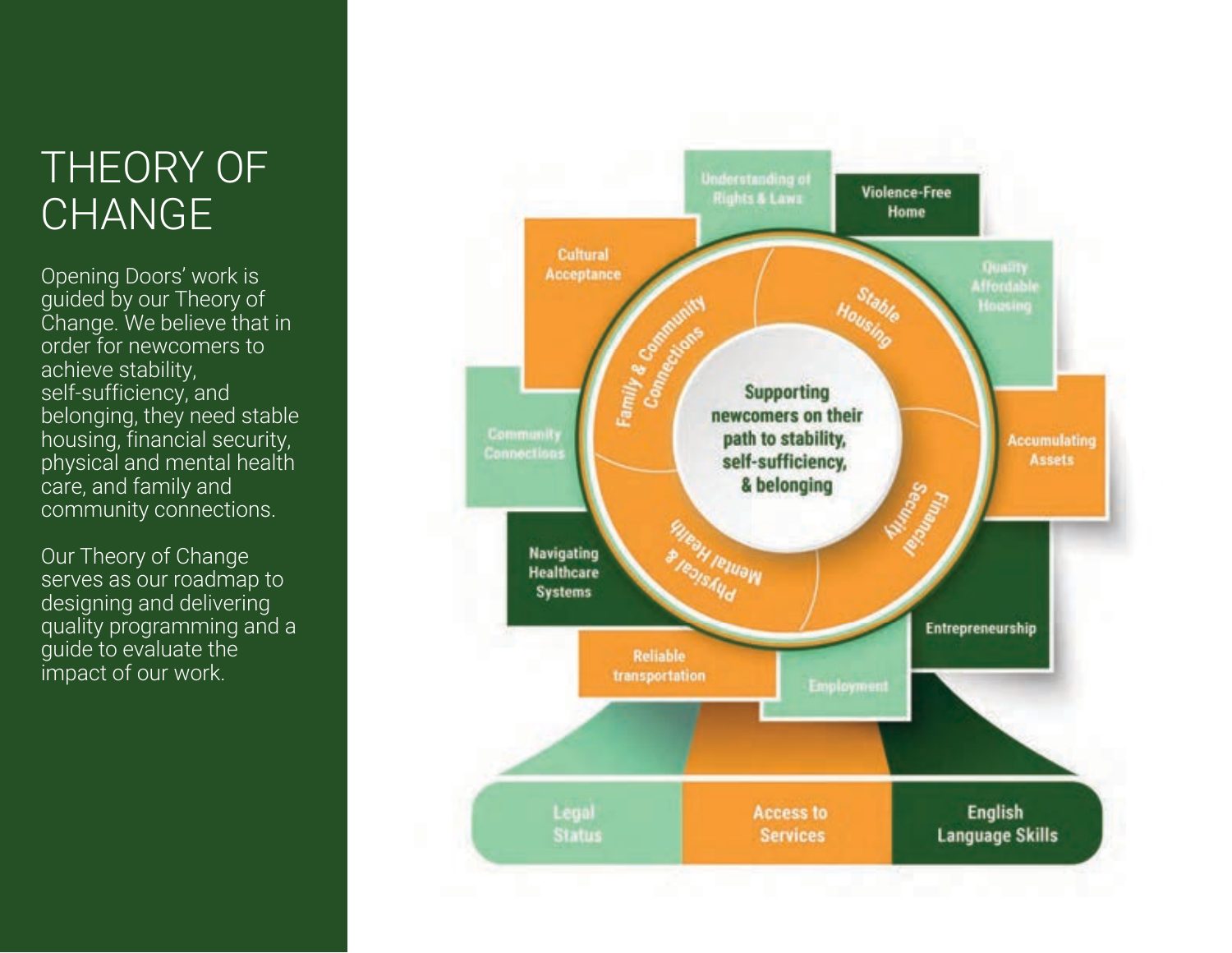### **STRENGTHEN** SUPPORT TO NEWCOMERS

#### We are confident that we are providing quality, comprehensive services to our clients. ľ

However, we also believe that in developing our learning culture, we can be more intentional with our programming and deepen our impact. As we continue to provide an array of comprehensive services, staff will focus on evaluating program quality and impact. Ĭ

#### To that end, our goal is to strengthen support to newcomers on their path to stability, self-sufficiency, so that:

- Newcomers receive holistic, impactful services from Opening Doors.
- Linkages to other service providers are efficiently facilitated.
- Each program recognizes areas of strength and areas of improvement in service delivery.



- Create a system to evaluate the quality and impact of Opening Doors services.
- Strengthen partnerships with other service providers.
- Staff across program areas facilitate linkages to both Opening Doors and partner services.
- Implement a database that tracks client participation across all programs.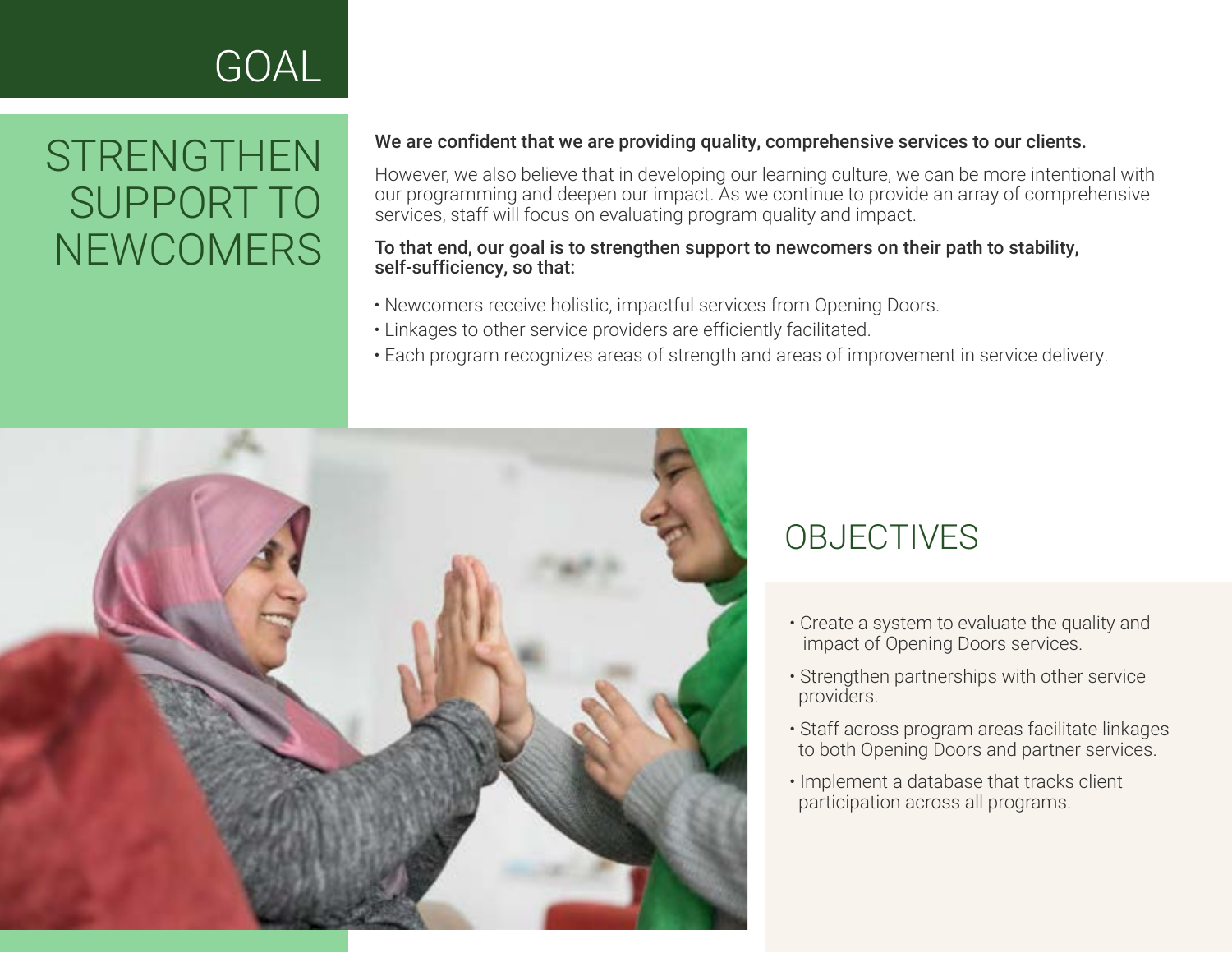### INVEST IN THE GROWTH AND SUCCESS OF STAFF

#### Opening Doors services are only as strong as the staff delivering them. Ĭ

Fulfilled, competent, and healthy staff enable the organization to meet the needs of our clients and deliver quality, impactful programming. Ì

#### To that end, our goal is to recognize and invest in the growth and success of all staff, so that:

- Staff experience Opening Doors as a place where they thrive and grow as leaders.
- Management and leadership become more representative of the communities we serve.
- Managers become increasingly effective in providing collaborative leadership.
- Program-specific silos become more permeable.



- Continue to improve staff compensation, care, and opportunities for career growth.
- Implement plan to improve staff and board diversity at all levels of leadership.
- Uplift program managers to strengthen linkages across programs, engage in program design, and provide collaborative leadership throughout the organization.
- Provide opportunities for professional growth and leadership development.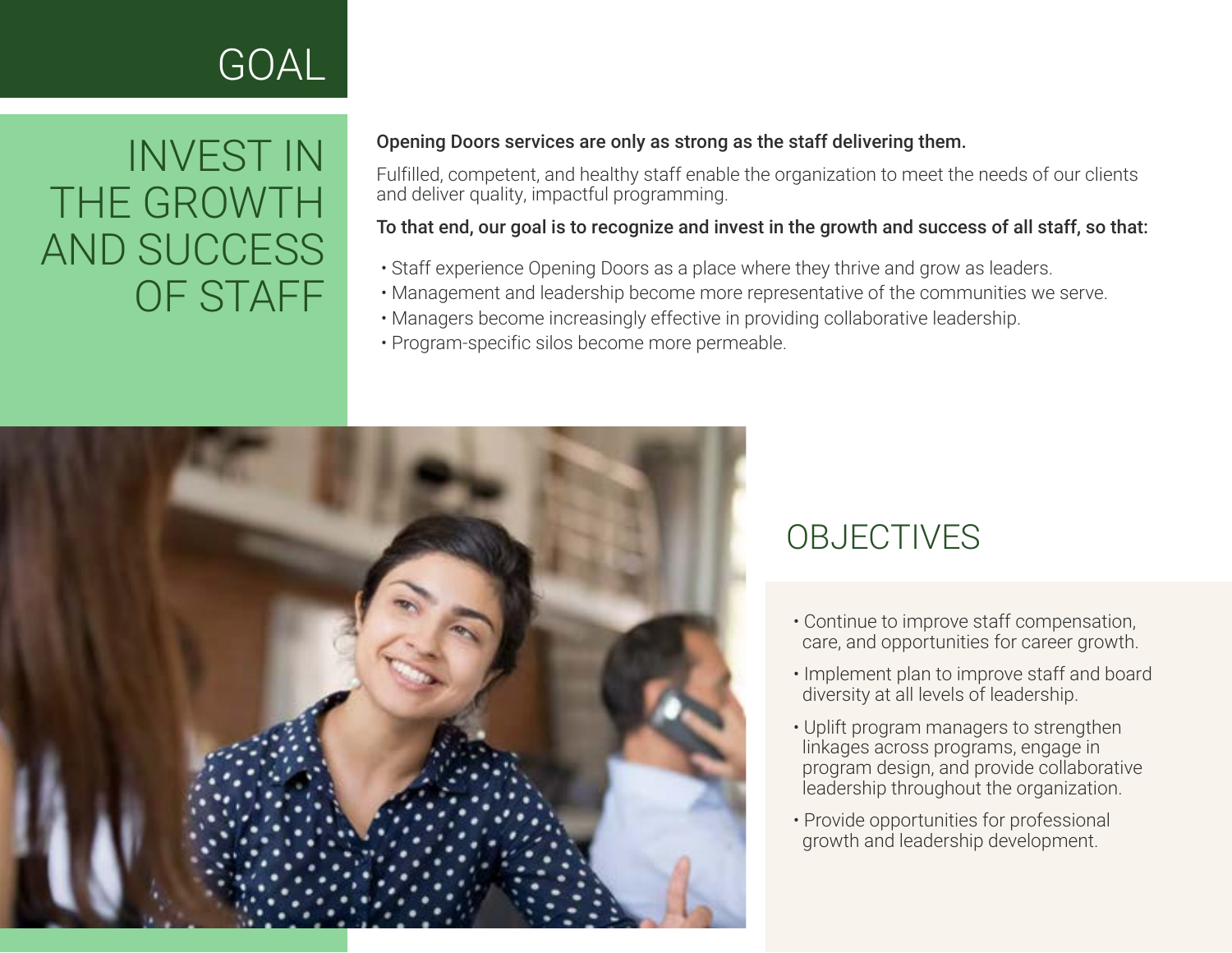### GROW THE WELCOMING **COMMUNITY**

#### While our clients are the primary beneficiaries of Opening Doors' work, we believe that our impact extends to the broader community as well. Ĭ

We strive to shift the narrative around newcomers by amplifying their contributions in the region, which will foster greater appreciation and support from the welcoming community. ľ

### To that end, our goal is to grow the welcoming community, so that:

- Newcomers are increasingly recognized for their contributions.
- Diverse individuals and groups engage in the work of welcome.
- Elected representatives at the county and state level increase efforts to pursue legislation and expand financial allocations to support newcomers.



- Amplify the contribution of newcomers and ethically share their stories.
- Directly engage a diverse mix of individuals as volunteers and advocates.
- Strengthen ties with cultural community organizations, places of worship, businesses, local associations, and adult schools.
- Expand capacity for advocacy, including strengthened relationships with local and state elected officials.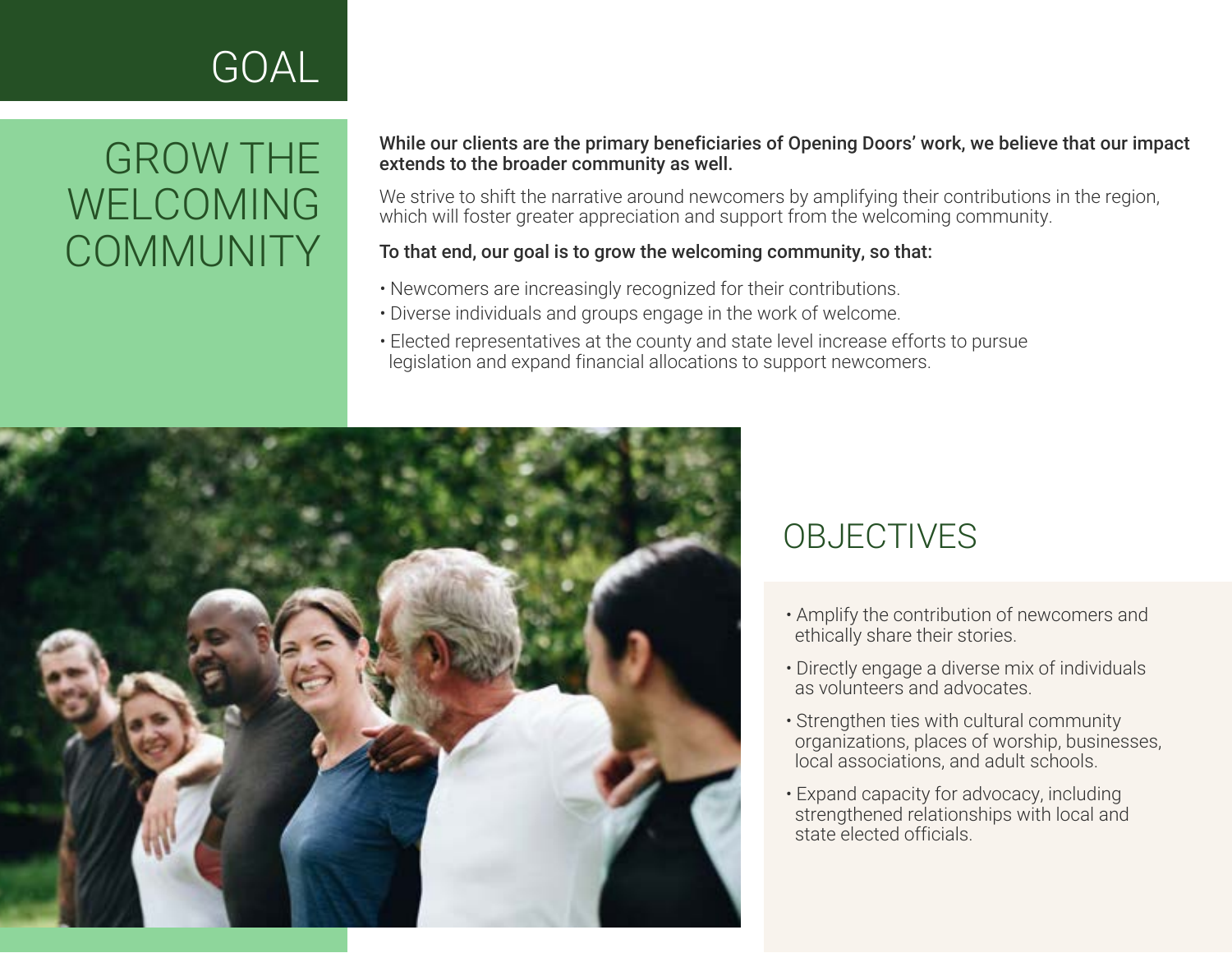### BUILD OUR **OPERATIONAL CAPACITY**

#### For too long, Opening Doors has operated with insufficient operational and administrative resources, resulting in overextended employees, reactive program design, and organizational instability. i

Additionally, we operate in an environment in which shifts in state or federal policy can have dramatic impacts on our revenue, further exacerbating organizational instability. i.

To that end, our goal is to build our operational capacity, including improved revenue, so that:

- Unrestricted revenue subsidizes true cost of implementing quality grant-funded programs.
- Individual giving comprises no less than 10% of total budget.
- Institutional funding targets a diverse program portfolio.
- Enhanced use of technology results in increased operational efficiencies.



- Increase unrestricted funding, including growth of individual giving.
- Proactively manage revenue diversity to mitigate risk of external political changes.
- Apply technology resources to improve impact and efficiency among finance, human resources, and programs.